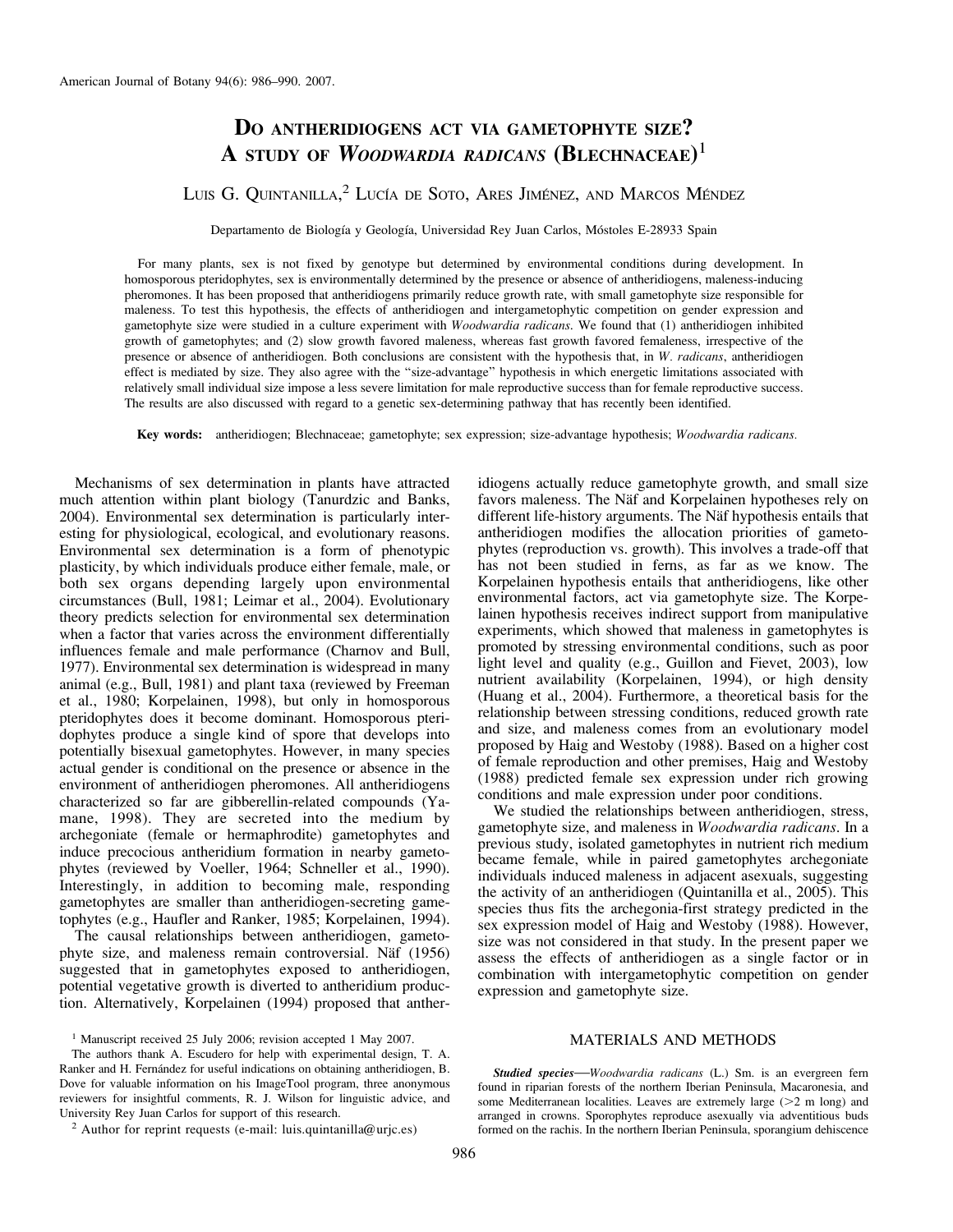

Fig. 1. Relative frequencies of female, male, asexual, and dead gametophytes of Woodwardia radicans in each of the three experimental treatments.  $N = 150$  gametophytes/treatment. The symbols  $+$  and  $-$  above the bars indicate significant departures from the expected frequencies.

occurs around the spring equinox, when temperatures are suitable for spore germination (Quintanilla et al., 2000). Under rich growing conditions, gametophytes reach exceptionally large sizes  $(>=20$  mm wide) and are covered throughout by glandular hairs. Archegonia invariably develop below the meristem notch on both gametophyte surfaces (L. G. Quintanilla, personal observation). In bisexuals, antheridia are produced on proliferating, ameristic lobes. In males, the position of antheridia is variable. Woodwardia radicans has the generic base number of chromosomes,  $2n = 68$  (Löve et al., 1977) and is isozymically diploid (Quintanilla et al., 2007).

Plant material—Spores were obtained in Fragas do Eume Natural Park (A Coruña Province, Spain, 43°24' N, 8°03' W). Fragments of leaves with mature sporangia were collected from 10 ramets. To increase the probability of sampling different genets, ramets more than 20 m apart were sampled. Spore release was promoted by drying the fragments on sheets of smooth paper for 1 wk in the laboratory. Spores from the 10 ramets were then pooled prior to the culture experiment.

Experimental treatments—Spores were sown on mineral agar (see Dyer, 1979, p. 282) in two plastic petri dishes (Appendix S1, see Supplemental Data accompanying online version of this article). One dish was then incubated in a growth chamber (20 $^{\circ}$ C, PAR 35 µmol·m<sup>-2</sup>·s<sup>-1</sup>, 16-h photoperiod). The other dish was stored for 15 wk in the dark at  $5^{\circ}$ C, conditions that maintain spore viability but prevent germination in W. radicans (Quintanilla et al., 2002). Subsequently, this dish was also transferred to the growth chamber. In this way we obtained two gametophyte stocks with a 15-wk delay in germination and growth. These stocks with or without storage will hereafter be referred to as 'younger" or "older" gametophytes, respectively.

Five weeks after sowing, we transplanted older gametophytes to transparent plastic trays divided into 25 square cells with 20-mm sides. Into each cell we transplanted one gametophyte on 3 mL of mineral agar. We established 12 trays, including 300 gametophytes in total (12 trays  $\times$  25 cells  $\times$  1 gametophyte). After 5 wk incubation, we transplanted younger gametophytes (still asexual and ameristic at that time) to 25-cell trays in three experimental treatments as follows. (1) ''No-interaction'': one isolated younger gametophyte per cell with 3 mL of fresh culture medium. (2) "Antheridiogen  $+$  competition'': one younger gametophyte into a cell with an older gametophyte. The distance between both gametophytes was 10 mm. At the start of this treatment, older gametophytes had grown for 15 wk in the same culture medium (Appendix S1, see Supplemental Data with online version of this article) and were archegoniate. (3) "Antheridiogen": as in (2), but the older gametophyte was removed just before transplanting the younger gametophyte. The nointeraction and antheridiogen treatments differ not only in pheromone effects but also in nutrient levels due to uptake by the removed gametophyte (Appendix S1). However, we will consider this latter effect to be negligible given that nutrient availabilities up to 10-fold lower than that used in the current experiment do not reduce growth rate (de Soto, 2005).

For each treatment, we established six trays, giving a total of 150 younger gametophytes. These trays were incubated for 12 additional wk, and then younger gametophytes were collected and scored for gender (asexual, female, male, or bisexual), meristem presence/absence, and area. Given that gametophyte wings have ridges that hinder the determination of these variables, we softened gametophytes in boiling water for 5 min prior to mounting them. We determined gametophyte gender by observing mature gamentagia under a compound microscope. We classified filamentous and spatulate gametophytes as ameristic and gametophytes possessing either a rudimentary or fully developed notch meristem as meristic. We obtained gametophyte images with a high-resolution scanner (94.5 pixel/mm) and determined their area with the program ImageTool (version 3.0, UTHSCSA, http://ddsdx.uthscsa.edu/dig/itdesc.html). Although growth rate was not directly measured, the similarity in size of the younger gametophytes at the transplant time makes inferences on growth rate in different treatments straightforward.

Statistical analyses—The relationship between gametophyte gender (four categories: asexual, female, male, or dead) and treatment was analyzed using a chi-squared test. Significant departures from expected frequencies were tested by analyzing the standardized residuals, as proposed by Haberman (1973). Gametophyte sizes were analyzed by fixed-factor analysis of variance. Two factors were considered: treatment (2 df) and gender (asexual, female, or male, 2 df). Subsequent pairwise comparisons were made using a Ryan-Einot-Gabriel-Welsch F test ( $P < 0.05$ ). All statistical analyses were performed using SPSS (2004).

# RESULTS

Experimental treatments significantly affected gender expression of *W. radicans* ( $\chi^2$  = 193.101, 6 df, *P* < 0.001). In the no-interaction treatment, most gametophytes became female, whereas in the other two treatments two thirds became male (Fig. 1). The proportion of gametophytes remaining asexual was higher in the treatment including competition than in the treatment with only antheridiogen. None of the gametophytes became bisexual after the treatments. In all treatments, 100% of the females and 100, 89, and 87% of males (no-interaction, antheridiogen, and antheridiogen+competition treatments, respectively) had a notch meristem. Asexuals were predominantly ameristic in the antheridiogen (0% meristic) and antheridiogen + competition (15% meristic) treatments, whereas in the no-interaction treatment 56% of asexual gametophytes were meristic.

The effects of treatment and gender on gametophyte area were significant (Table 1). Gametophyte areas after the three treatments decreased in the order: no-interaction  $>$  antherid $i<sub>1</sub> \text{i}<sub>2</sub>$  antheridiogen + competition (totals in Fig. 2). The treatment  $\times$  gender interaction was also significant. Thus, pairwise comparisons were performed considering all combinations of treatment and gender, rather than considering each factor separately (see Zar, 1999). In the no-interaction and antheridiogen treatments (Fig. 2), gametophyte sizes were similar, with females (means  $\sim 50$  mm<sup>2</sup>) bigger than males  $(\sim 18 \text{ mm}^2)$  and these bigger than asexuals ( $\leq 5 \text{ mm}^2$ ). In the  $antheridiogen + competition treatment, gametophyte sizes were$ smaller, with females similar to males of the other two treatments, and males in the size range of asexuals.

### DISCUSSION

Sex determination by antheridiogen-In agreement with previous research (Quintanilla et al., 2005), we found a marked antheridiogen effect on gender expression in W. radicans. In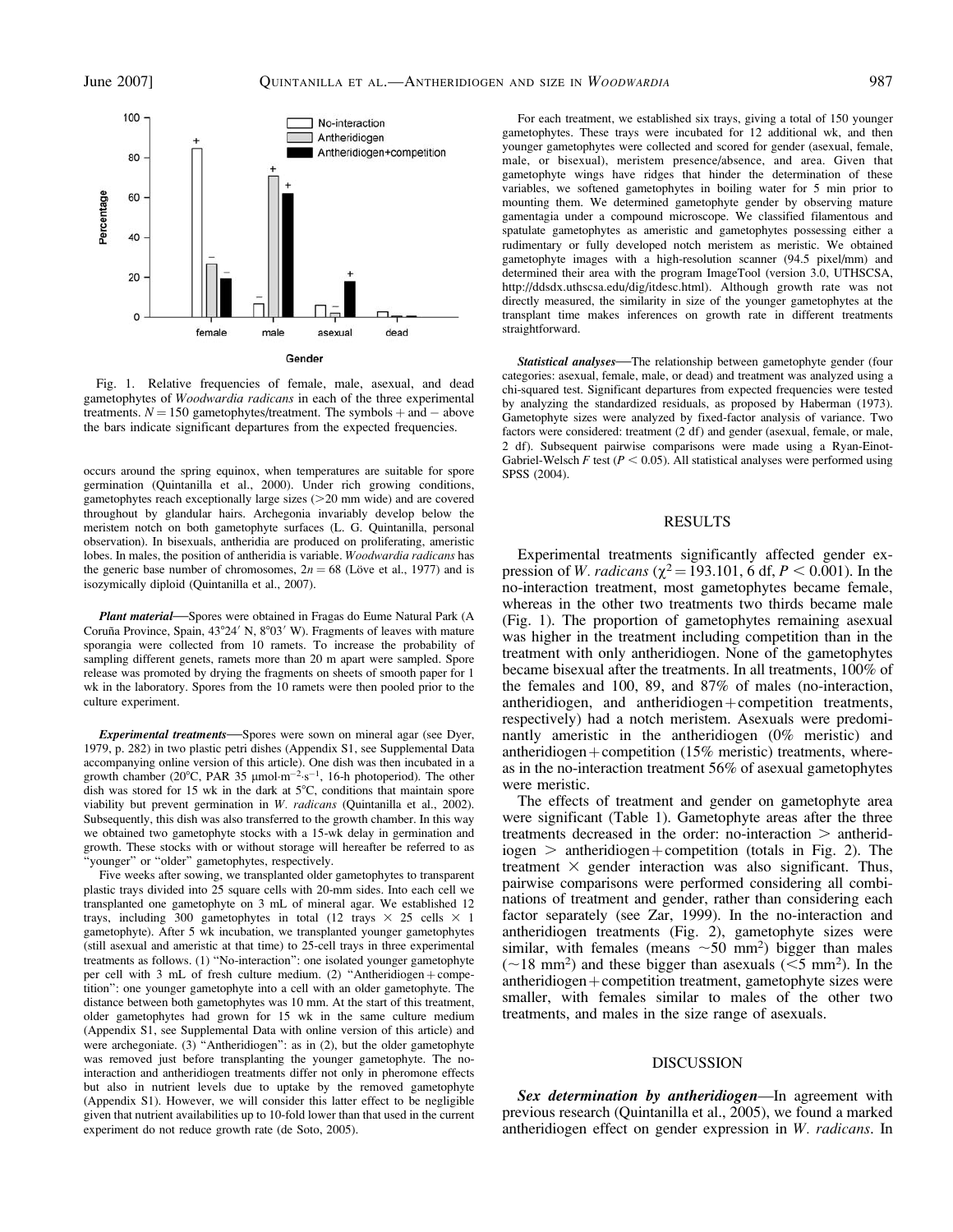TABLE 1. ANOVA with dependent variable gametophyte area and two factors, treatment and gametophyte gender.

| Source                    | df  | MS         |        |     |
|---------------------------|-----|------------|--------|-----|
| Treatment                 |     | 4592.802   | 9.903  | *** |
| Gender                    |     | 23 830.172 | 51.385 | *** |
| Treatment $\times$ gender | 4   | 1962.706   | 4.232  | **  |
| Error                     | 435 | 463.761    |        |     |

*Note*:  $MS = mean square; **P < 0.01; ***P < 0.001$ .

the presence of exudates from archegoniate gametophytes (antheridiogen treatment), most gametophytes became male, whereas in its absence (no-interaction treatment), gametophytes predominantly became female. When an archegoniate gametophyte was kept near the responding gametophyte, thereby increasing antheridiogen dosage and reducing resource availability (antheridiogen  $+$  competition treatment), the proportion of gametophytes remaining asexual increased, but the male : female ratio was similar to that of the antheridiogen singleeffect treatment.

The effects of antheridiogens on gametophyte gender are fully compatible with the current knowledge on the genetics of sex determination in ferns, derived from the work on Ceratopteris richardii (Banks, 1997; Tanurdzic and Banks, 2004). Gender expression ultimately depends on two genes, FEM1 and TRA, which promote the differentiation of male (antheridia) and female (meristem and archegonia) traits, respectively; if FEM1 is active, TRA is not, and vice versa (Tanurdzic and Banks, 2004). Antheridiogen leads, via other regulator genes, to the activation of FEM1 and repression of TRA (Strain et al., 2001). In agreement, we found that antheridiogen, alone or with competition, not only induced antheridia but also inhibited archegonia. However, unlike in C. richardii, antheridiogen did not repress meristem establishment because most males were meristic irrespective of treatment.

Antheridiogen and gametophyte size—Antheridiogen reduced growth rate, and the size of the responding gametophytes was smaller when the signalling gametophyte was kept in the vicinity than when it was removed. This result indicates that antheridiogen effects on size are dose-mediated, as found in other species (e.g., Stevens and Werth, 1999). Competition for light and nutrients caused by the signalling gametophytes may also have contributed to growth reduction.

Our results are well explained by the Korpelainen (1994) model. First, growth reduction was a direct effect of antheridiogen. This conclusion is based on the fact that in the antheridiogen treatment, as in the other two treatments, asexuals were smaller than males (Fig. 2). If the resource cost of antheridia production caused the slow growth (Näf hypothesis), then bigger asexuals than males would be expected. Second, there was a clear relationship between size and sexual expression, with males being smaller than females in all treatments. In other words, slow growth favored maleness, whereas fast growth favored femaleness, irrespective of the presence or absence of antheridiogen. These first and second conclusions can be straightforwardly combined in the Korpelainen model: antheridiogen induces growth reduction, which in turn favors maleness. By contrast, Chiou and Farrar (1997) concluded that this model is not valid for polypodiaceous species and suggested that growth reduction and antheridia production are induced by two different compounds.



Fig. 2. Area (mean  $+1$  SE) of female, male, and asexual gametophytes of Woodwardia radicans in each of the three experimental treatments. Means with the same letter are not significantly different ( $P < 0.05$ , Ryan-Einot-Gabriel-Welsch  $F$  test). The total category averages areas of females, males, and asexuals.

However, Fernández et al. (1999) found evidence that in Blechnum spicant (blechnaceous, like W. radicans) an apolar gibberellin A9-like compound is responsible for both growth inhibition and maleness induction. Furthermore, the explanation by Chiou and Farrar (1997) is not consistent with our result that slow growing individuals also became male in the absence of exudates, as noted earlier.

Adaptive implications of antheridiogen and size-dependent **gender—There** are two interpretations regarding the ultimate causes of antheridiogen systems (reviewed by Korpelainen, 1998). Most authors consider that antheridiogens benefit both the signalling and responding gametophytes (e.g., Willson, 1981; Haig and Westoby, 1988; Hamilton and Lloyd, 1991). Antheridiogens could increase the probability of crossfertilization between adjacent gametophytes by facilitating dioecy. In agreement with this interpretation, isozymic analysis of sporophyte populations indicates that W. radicans, like most diploid ferns (Soltis and Soltis, 1990), is an outcrosser (Quintanilla et al., 2007). Reduction of intragametophytic selfing due to antheridiogens may confer a strong fitness advantage, given that zygotes produced by this breeding system are homozygous at all loci and, consequently, all deleterious recessive alleles are expressed. Klekowski (1969) found evidence that W. radicans carries genetic load of deleterious recessives. This result is consistent with crossfertilization in W. radicans because outcrossing reduces homozygosity and hence the effectiveness of selection against recessive detrimental alleles (Barrett and Charlesworth, 1991). The other interpretation of antheridiogens, suggested by Willson (1981), is noncooperative. She proposed that antheridiogens could be allelopaths secreted by females to stunt the growth of unrelated individuals. The detrimental vs. beneficial effects of antheridiogen on responding gametophytes have never been tested directly. In any case, as pointed out by Korpelainen (1994), antheridiogen action via growth inhibition is consistent with cooperative and noncooperative interpretations of this pheromone, given that both are based on sizespecific differences in allocation to maleness and femaleness.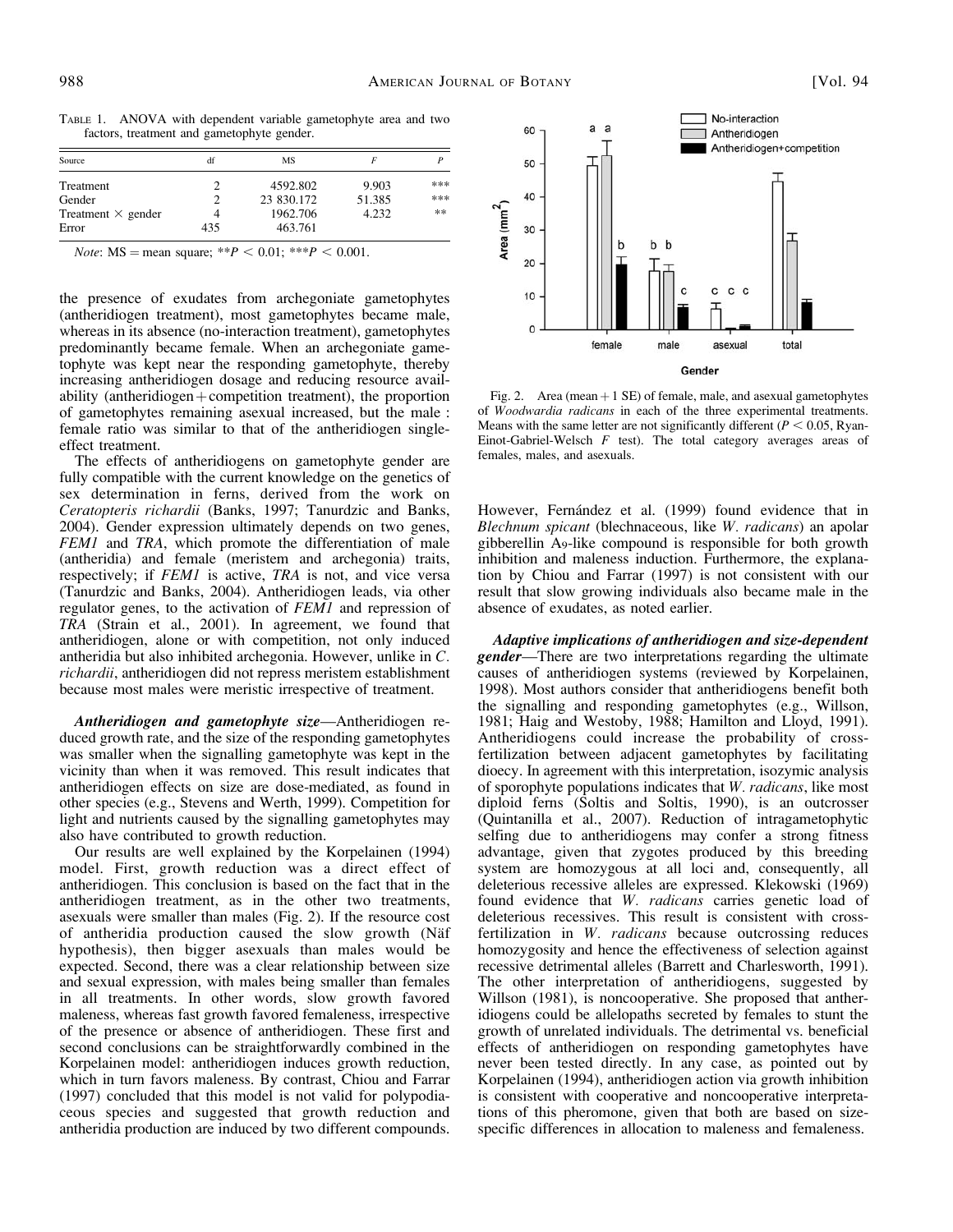We found that W. radicans needs to reach a threshold size for reproduction and that afterwards it follows the gender allocation rule ''if small be male, if large be female.'' The evolutionary significance of the protandrous strategy of W. radicans under antheridiogen effects or other stressing factors such as competition is consistent with the predictions of the "size-advantage" hypothesis (Ghiselin, 1969; Charnov, 1982; Lloyd and Bawa, 1984) as argued theoretically by Haig and Westoby (1988) and empirically by Korpelainen (1998). The female gametophyte allocates energy to young sporophyte growth (Sakamaki and Ino, 1999). Thus, relative to female function (production of ovocell and sporophyte), male function demands a lower energetic investment for sperm production and sporophyte sire. Smaller (slow-growing) gametophytes are presumed to have smaller energetic reserves and thus less severe limitations for male reproductive success than for female reproductive success. We have explored the relationship between size and sexual expression of W. *radicans* on a nutrient and density gradient (de Soto, 2005), and the results will be reported elsewhere. In short, environmental stress induced maleness via gametophyte size, as we propose for antheridiogen. The signal transduction pathway between slow growth and antheridium production could be common to antheridiogen and other environmental factors. Ultimately, the model of antheridiogen action through gametophyte size can be combined with the genetic model discussed earlier: slow growth would be the signal that activates the transduction pathway leading to masculinization.

Conclusion—This study provides experimental evidence of antheridiogen effects through gametophyte size in W. radicans. Antheridiogen reduced growth rate and slow-growing individuals became male. This simple model of antheridiogen mechanism is consistent with experimental findings for other sex-determining environmental factors (e.g., light, nutrients) and with evolutionary theory established for homosporous pteridophytes and even flowering plants. Future studies might demonstrate the operation of this indirect mechanism in field conditions, consider the validity of the model for other species, and determine the effects of gametophyte size on male and female components of fitness. Such studies will undoubtedly increase our understanding of the adaptive significance of antheridiogens.

### LITERATURE CITED

- BANKS, J. 1997. Sex determination in the fern Ceratopteris. Trends in Plant Science 2: 175–180.
- BARRETT, S. C. H., AND D. CHARLESWORTH. 1991. Effects of a change in the level of inbreeding on the genetic load. Nature 352: 522–524.
- BULL, J. J. 1981. Evolution of environmental sex determination from genotypic sex determination. Heredity 47: 173–184.
- CHARNOV, E. L. 1982. The theory of sex allocation. Princeton University Press, Princeton, New Jersey, USA.
- CHARNOV, E. L., AND J. J. BULL. 1977. When is sex environmentally determined? Nature 266: 828–830.
- CHIOU, W.-L., AND D. R. FARRAR. 1997. Antheridiogen production and response in Polypodiaceae species. American Journal of Botany 84: 633–640.
- DE SOTO, L. 2005. Efecto de la concentración de nutrientes y de la densidad en la expresión sexual de Woodwardia radicans. Master's thesis, University Rey Juan Carlos, Móstoles, Spain.
- DYER, A. F. 1979. The culture of fern gametophytes for experimental investigation. In A. F. Dyer [ed.], The experimental biology of ferns, 253–305. Academic Press, London, UK.
- FERNÁNDEZ, H., A. M. BERTRAND, M. I. SIERRA, AND R. SÁNCHEZ-TAMÉS. 1999. An apolar GA-like compound responsible for the antheridiogen activity in Blechnum spicant. Plant Growth Regulation 28: 143–144.
- FREEMAN, D. C., K. T. HARPER, AND E. L. CHARNOV. 1980. Sex change in plants: old and new observations and new hypotheses. Oecologia 47: 222–232.
- GHISELIN, M. T. 1969. The evolution of hermaphroditism among animals. Quarterly Review of Biology 44: 189–208.
- GUILLON, J.-M., AND D. FIEVET. 2003. Environmental sex determination in response to light and biased sex ratios in Equisetum gametophytes. Journal of Ecology 91: 49–57.
- HABERMAN, S. J. 1973. The analysis of residuals in cross-classified tables. Biometrics 29: 205–220.
- HAIG, D., AND M. WESTOBY. 1988. Sex expression in homosporous ferns: an evolutionary perspective. Evolutionary Trends in Plants 2: 111– 119.
- HAMILTON, R. G., AND R. M. LLOYD. 1991. Antheridiogen in the wild: the development of fern gametophyte communities. Functional Ecology 5: 804–809.
- HAUFLER, C. H., AND T. A. RANKER. 1985. Differential antheridiogen response and evolutionary mechanisms in Cystopteris. American Journal of Botany 72: 659–665.
- HUANG, Y.-M., H.-M. CHOU, AND W.-L. CHIOU. 2004. Density affects gametophyte growth and sexual expression of Osmunda cinnamomea (Osmundaceae: Pteridophyta). Annals of Botany 94: 229–232.
- KLEKOWSKI, E. J. JR. 1969. Reproductive biology of the Pteridophyta. III. A study of the Blechnaceae. Botanical Journal of the Linnean Society 62: 361–377.
- KORPELAINEN, H. 1994. Growth, sex determination and reproduction of Dryopteris filix-mas (L.) Schott gametophytes under varying nutritional conditions. Botanical Journal of the Linnean Society 114: 357–366.
- KORPELAINEN, H. 1998. Labile sex expression in plants. Biological Reviews 73: 157–180.
- LEIMAR, O., T. J. M. VAN DOOREN, AND P. HAMMERSTEIN. 2004. Adaptation and constraint in the evolution of environmental sex determination. Journal of Theoretical Biology 227: 561–570.
- LLOYD, D. G., AND K. S. BAWA. 1984. Modification of the gender of seed plants in varying conditions. Evolutionary Biology 17: 255–388.
- LÖVE, A., D. LÖVE, AND R. E. G. PICHI SERMOLLI. 1977. Cytotaxonomical atlas of the Pteridophyta. Cramer, Vaduz, Liechtenstein.
- NÄF, U. 1956. The demonstration of a factor concerned with the initiation of antheridia in polypodiaceous ferns. Growth 20: 91–105.
- QUINTANILLA, L. G., J. AMIGO, E. PANGUA, AND S. PAJARÓN. 2002. Effect of storage method on spore viability in five globally threatened fern species. Annals of Botany 90: 461-467.
- QUINTANILLA, L. G., S. PAJARÓN, E. PANGUA, AND J. AMIGO. 2000. Effect of temperature on germination in northernmost populations of Culcita macrocarpa and Woodwardia radicans. Plant Biology 2: 612–617.
- QUINTANILLA, L. G., S. PAJARÓN, E. PANGUA, AND J. AMIGO. 2007. Allozyme variation in the sympatric ferns Culcita macrocarpa and Woodwardia radicans at the northern extreme of their ranges. Plant Systematics and Evolution 263: 135–144.
- QUINTANILLA, L. G., E. PANGUA, J. AMIGO, AND S. PAJARÓN. 2005. Comparative study of the sympatric ferns Culcita macrocarpa and Woodwardia radicans: sexual phenotype. Flora 200: 187–194.
- SAKAMAKI, Y., AND Y. INO. 1999. Contribution of fern gametophytes to the growth of produced sporophytes on the basis of carbon gain. Ecological Research 14: 59–69.
- SCHNELLER, J. J., C. H. HAUFLER, AND T. A. RANKER. 1990. Antheridiogen and natural gametophyte populations. American Fern Journal 80: 143–152.
- SOLTIS, P. S., AND D. E. SOLTIS. 1990. Evolution of inbreeding and outcrossing in ferns and fern allies. Plant Species Biology 5: 1–11.
- SPSS. 2004. SPSS para Windows, versión 13.0.1. SPSS Inc., Chicago, Illinois, USA.
- STEVENS, R. D., AND C. R. WERTH. 1999. Interpopulational comparison of dose-mediated antheridiogen response in Onoclea sensibilis. American Fern Journal 89: 221–231.